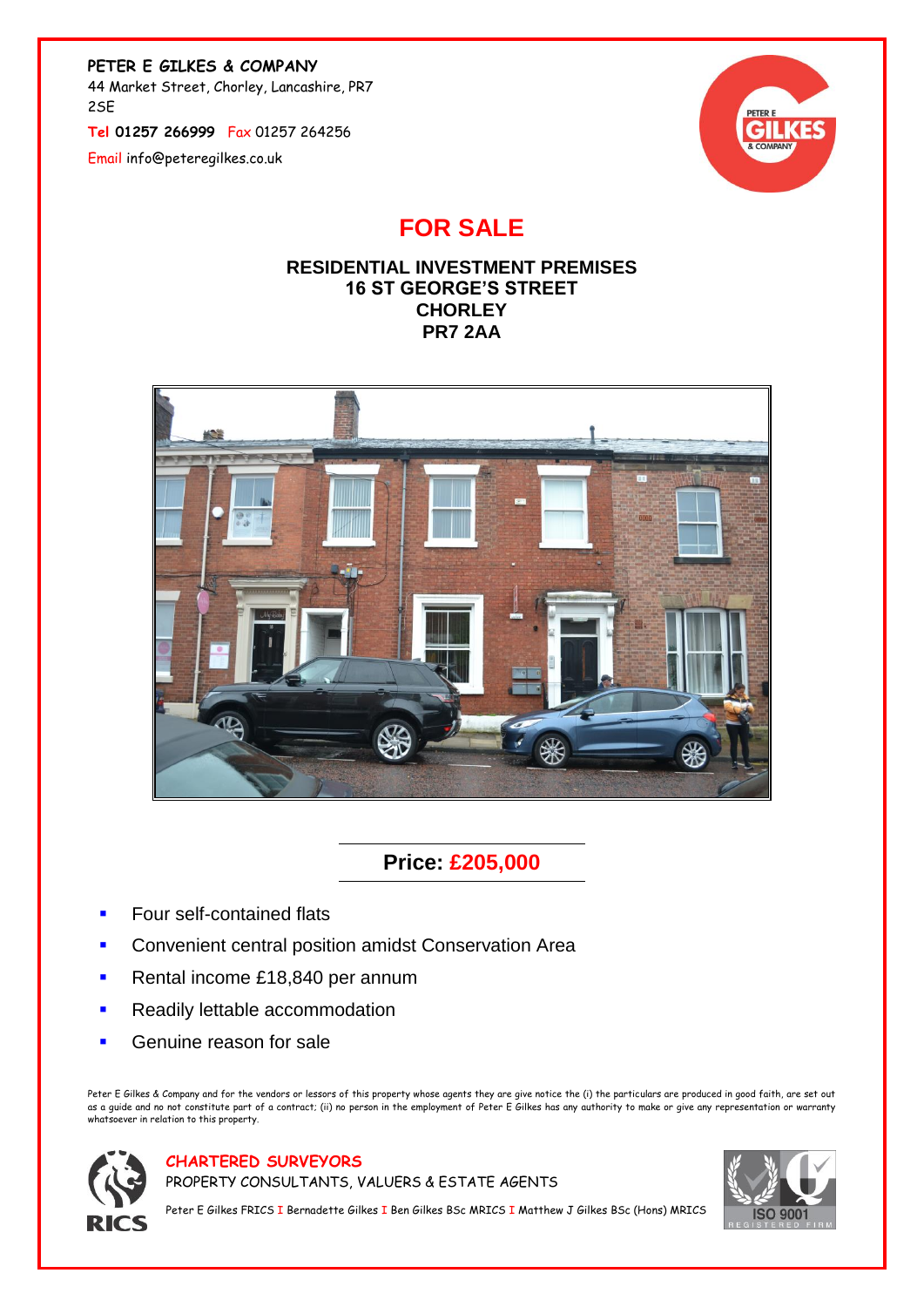| <b>Description:</b>    | The property is a substantial and prominent former gentleman's residence<br>which in recent years was the local Registry Office and which has been<br>converted into four very spaciously proportioned individual flats in presentable<br>general order. |
|------------------------|----------------------------------------------------------------------------------------------------------------------------------------------------------------------------------------------------------------------------------------------------------|
|                        | The building is part of the St George's Conservation Area and enjoys a level of<br>appeal and amenity yet is within strolling distance of the town centre.                                                                                               |
| Location:              | Proceeding down Market Street from the town centre, St George's Street is on<br>the left.                                                                                                                                                                |
|                        | <b>Accommodation:</b> The flats briefly comprise:                                                                                                                                                                                                        |
|                        | <b>Ground Floor</b>                                                                                                                                                                                                                                      |
| (all sizes are approx) | Flat 1:                                                                                                                                                                                                                                                  |
|                        | <b>Living Room/Kitchen</b><br>With stainless sink unit, fitted cupboards and worktops, gas hob with oven<br>below and hood above.                                                                                                                        |
|                        | Bedroom 1<br>Of generous proportions and incorporates bay window.<br>En-suite bathroom with WC, washbasin and shower cubicle                                                                                                                             |
|                        | Flat 2:                                                                                                                                                                                                                                                  |
|                        | <b>Living Room/Kitchen</b><br>With stainless sink unit, fitted cupboards and worktops, gas hob with oven<br>below and hood above.                                                                                                                        |
|                        | <b>Double Bedroom</b><br>En-suite bathroom with WC, washbasin and shower cubicle.                                                                                                                                                                        |
|                        | <b>First Floor</b>                                                                                                                                                                                                                                       |
|                        | Flat 3:                                                                                                                                                                                                                                                  |
|                        | Living Room/Kitchen<br>With stainless sink unit, fitted cupboards and worktops, gas hob with oven<br>below and hood above.                                                                                                                               |
|                        | <b>Double Bedroom</b><br>En-suite bathroom with WC, washbasin and shower cubicle.                                                                                                                                                                        |
|                        | Flat 4:                                                                                                                                                                                                                                                  |
|                        | <b>Living Room/Kitchen</b><br>With stainless sink unit, fitted cupboards and worktops, gas hob with oven<br>below and hood above.                                                                                                                        |
|                        | Double Bedroom 1<br>With cupboard.                                                                                                                                                                                                                       |
|                        | Double Bedroom 2<br>With cupboard.                                                                                                                                                                                                                       |
|                        | <b>Bathroom</b><br>With three piece suite and shower over bath.                                                                                                                                                                                          |
|                        | <b>Rear Balcony</b><br>With spiral staircase leading out into rear yard.                                                                                                                                                                                 |